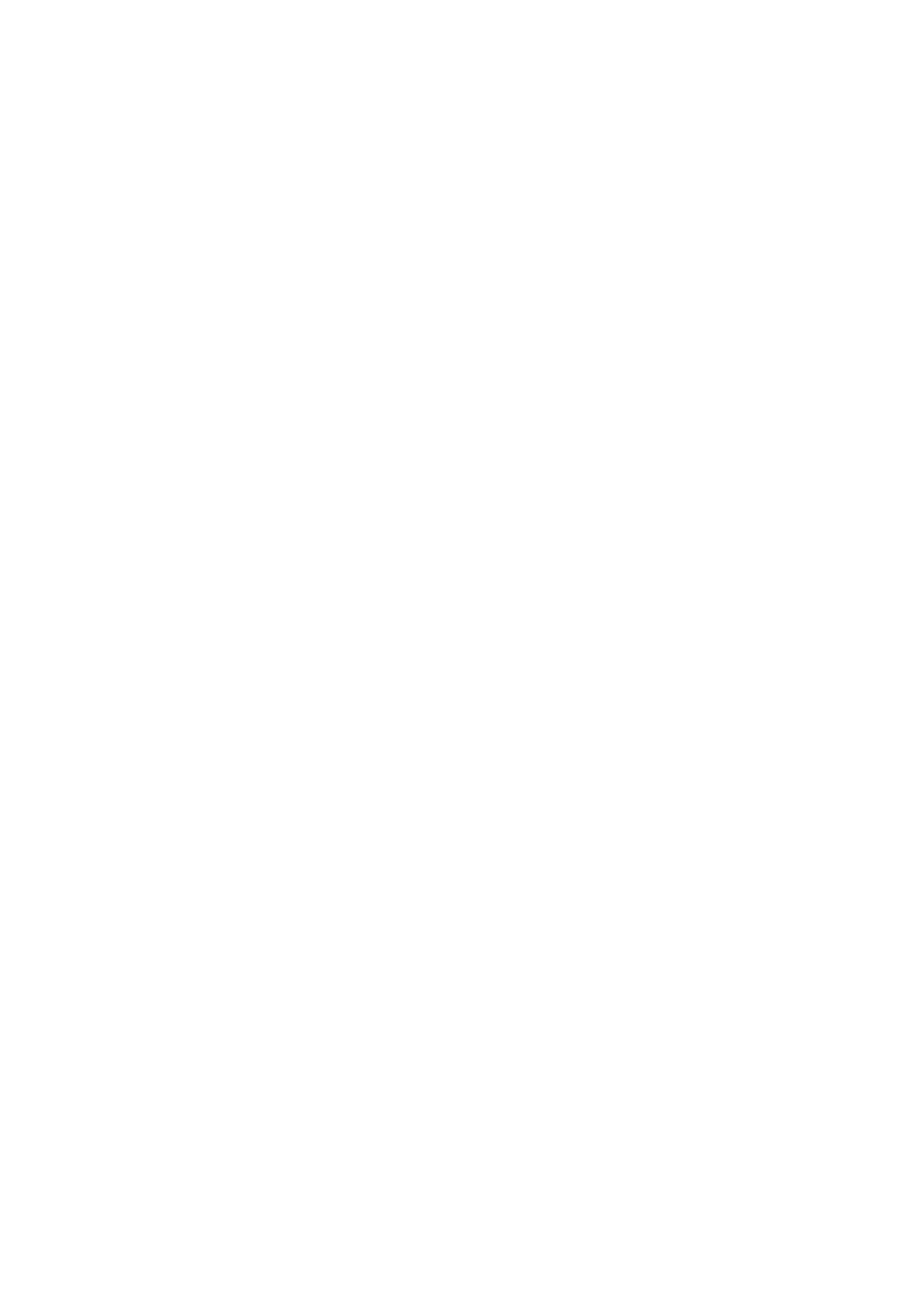# **ANNEX**

## **GUIDELINES ON MARITIME CYBER RISK MANAGEMENT**

## **1 INTRODUCTION**

1.1 These Guidelines provide high-level recommendations for maritime cyber risk management. For the purpose of these Guidelines, *maritime cyber risk* refers to a measure of the extent to which a technology asset is threatened by a potential circumstance or event, which may result in shipping-related operational, safety or security failures as a consequence of information or systems being corrupted, lost or compromised.

1.2 Stakeholders should take the necessary steps to safeguard shipping from current and emerging threats and vulnerabilities related to digitization, integration and automation of processes and systems in shipping.

1.3 For details and guidance related to the development and implementation of specific risk management processes, users of these Guidelines should refer to specific Member Governments' and Flag Administrations' requirements, as well as relevant international and industry standards and best practices.

1.4 Risk management is fundamental to safe and secure shipping operations. Risk management has traditionally been focused on operations in the physical domain, but greater reliance on digitization, integration, automation and network-based systems has created an increasing need for cyber risk management in the shipping industry.

1.5 Predicated on the goal of supporting safe and secure shipping, which is operationally resilient to cyber risks, these Guidelines provide recommendations that can be incorporated into existing risk management processes. In this regard, the Guidelines are complementary to the safety and security management practices established by this Organization.

#### **2 GENERAL**

#### **2.1 Background**

2.1.1 Cybertechnologies have become essential to the operation and management of numerous systems critical to the safety and security of shipping and protection of the marine environment. In some cases, these systems are to comply with international standards and Flag Administration requirements. However, the vulnerabilities created by accessing, interconnecting or networking these systems can lead to cyber risks which should be addressed. Vulnerable systems could include, but are not limited to:

- .1 Bridge systems;
- .2 Cargo handling and management systems;
- .3 Propulsion and machinery management and power control systems;
- .4 Access control systems;
- .5 Passenger servicing and management systems;
- .6 Passenger facing public networks;
- .7 Administrative and crew welfare systems; and
- .8 Communication systems.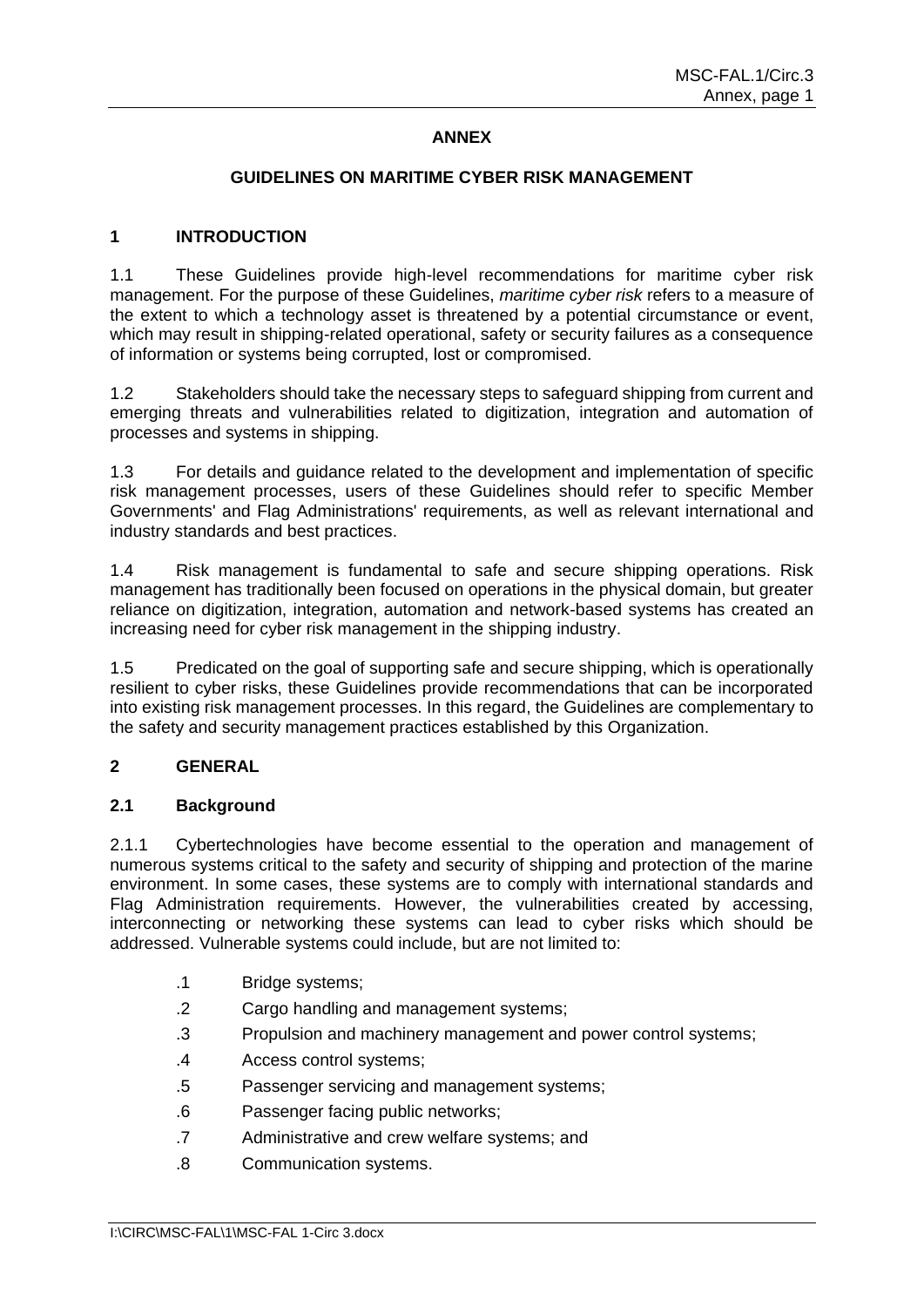2.1.2 The distinction between information technology and operational technology systems should be considered. Information technology systems may be thought of as focusing on the use of data as information. Operational technology systems may be thought of as focusing on the use of data to control or monitor physical processes. Furthermore, the protection of information and data exchange within these systems should also be considered.

2.1.3 While these technologies and systems provide significant efficiency gains for the maritime industry, they also present risks to critical systems and processes linked to the operation of systems integral to shipping. These risks may result from vulnerabilities arising from inadequate operation, integration, maintenance and design of cyber-related systems, and from intentional and unintentional cyberthreats.

2.1.4 Threats are presented by malicious actions (e.g. hacking or introduction of malware) or the unintended consequences of benign actions (e.g. software maintenance or user permissions). In general, these actions expose vulnerabilities (e.g. outdated software or ineffective firewalls) or exploit a vulnerability in operational or information technology. Effective cyber risk management should consider both kinds of threat.

2.1.5 Vulnerabilities can result from inadequacies in design, integration and/or maintenance of systems, as well as lapses in cyberdiscipline. In general, where vulnerabilities in operational and/or information technology are exposed or exploited, either directly (e.g. weak passwords leading to unauthorized access) or indirectly (e.g. the absence of network segregation), there can be implications for security and the confidentiality, integrity and availability of information. Additionally, when operational and/or information technology vulnerabilities are exposed or exploited, there can be implications for safety, particularly where critical systems (e.g. bridge navigation or main propulsion systems) are compromised.

2.1.6 Effective cyber risk management should also consider safety and security impacts resulting from the exposure or exploitation of vulnerabilities in information technology systems. This could result from inappropriate connection to operational technology systems or from procedural lapses by operational personnel or third parties, which may compromise these systems (e.g. inappropriate use of removable media such as a memory stick).

2.1.7 Further information regarding vulnerabilities and threats can be found in the additional guidance and standards referenced in section 4.

2.1.8 These rapidly changing technologies and threats make it difficult to address these risks only through technical standards. As such, these Guidelines recommend a risk management approach to cyber risks that is resilient and evolves as a natural extension of existing safety and security management practices.

2.1.9 In considering potential sources of threats and vulnerabilities and associated risk mitigation strategies, a number of potential control options for cyber risk management should also be taken into consideration, including amongst others, management, operational or procedural, and technical controls.

# **2.2 Application**

2.2.1 These Guidelines are primarily intended for all organizations in the shipping industry, and are designed to encourage safety and security management practices in the cyberdomain.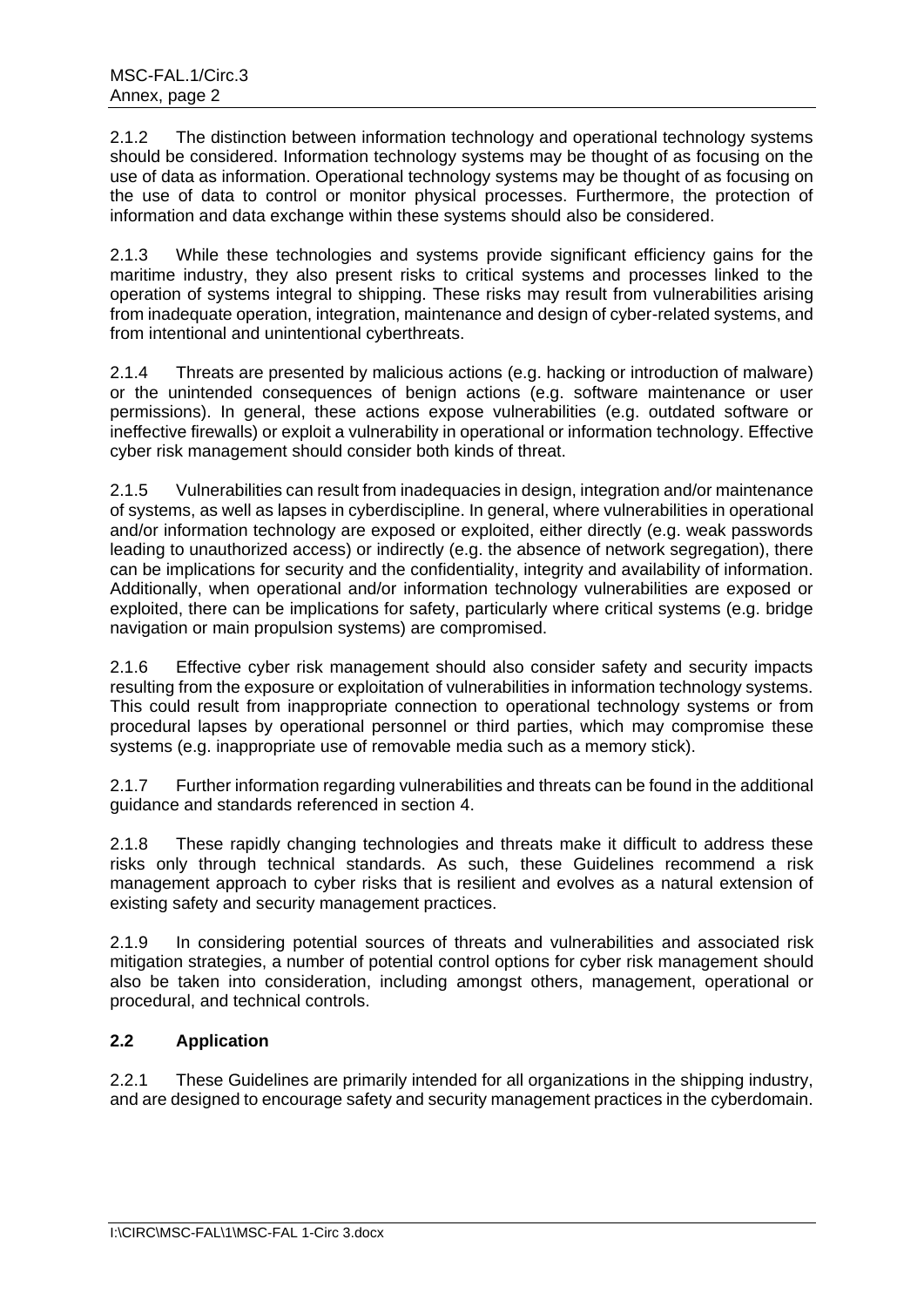2.2.2 Recognizing that no two organizations in the shipping industry are the same, these Guidelines are expressed in broad terms in order to have a widespread application. Ships with limited cyber-related systems may find a simple application of these Guidelines to be sufficient; however, ships with complex cyber-related systems may require a greater level of care and should seek additional resources through reputable industry and Government partners.

2.2.3 These Guidelines are recommendatory.

## **3 ELEMENTS OF CYBER RISK MANAGEMENT**

3.1 For the purpose of these Guidelines, *cyber risk management* means the process of identifying, analysing, assessing, and communicating a cyber-related risk and accepting, avoiding, transferring, or mitigating it to an acceptable level, considering costs and benefits of actions taken to stakeholders.

3.2 The goal of maritime cyber risk management is to support safe and secure shipping, which is operationally resilient to cyber risks.

3.3 Effective cyber risk management should start at the senior management level. Senior management should embed a culture of cyber risk awareness into all levels of an organization and ensure a holistic and flexible cyber risk management regime that is in continuous operation and constantly evaluated through effective feedback mechanisms.

3.4 One accepted approach to achieve the above is to comprehensively assess and compare an organization's current, and desired, cyber risk management postures. Such a comparison may reveal gaps that can be addressed to achieve risk management objectives through a prioritized cyber risk management plan. This risk-based approach will enable an organization to best apply its resources in the most effective manner.

3.5 These Guidelines present the functional elements that support effective cyber risk management. These functional elements are not sequential – all should be concurrent and continuous in practice and should be incorporated appropriately in a risk management framework:

- .1 Identify: Define personnel roles and responsibilities for cyber risk management and identify the systems, assets, data and capabilities that, when disrupted, pose risks to ship operations.
- .2 Protect: Implement risk control processes and measures, and contingency planning to protect against a cyber-event and ensure continuity of shipping operations.
- .3 Detect: Develop and implement activities necessary to detect a cyber-event in a timely manner.
- .4 Respond: Develop and implement activities and plans to provide resilience and to restore systems necessary for shipping operations or services impaired due to a cyber-event.
- .5 Recover: Identify measures to back-up and restore cyber systems necessary for shipping operations impacted by a cyber-event.